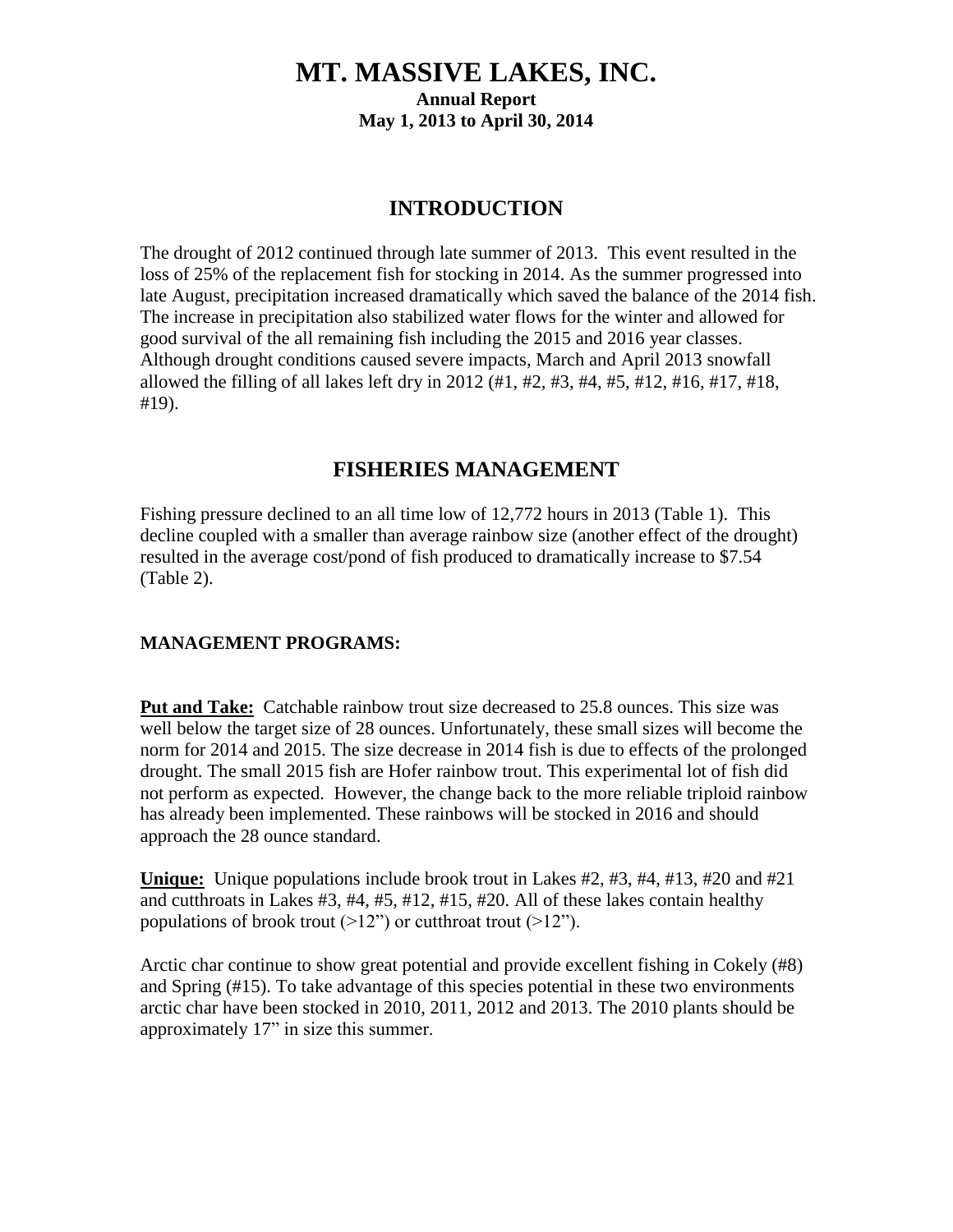Tiger trout, our most unique fish, continue to thrive in Lower Granite (#10), Spring (#15), Kara (#21) and Jess (#26). This species is also used to control brook trout numbers and create unique and trophy fisheries.

| Year | Hours  | <b>CPMH</b> | <b>KPMH</b> | RB     | Harvest |        | <b>Total Harvest by Species</b> |           |                 |
|------|--------|-------------|-------------|--------|---------|--------|---------------------------------|-----------|-----------------|
|      | Fished |             |             | Plants |         | RB     | BK                              | <b>BN</b> | <b>CT</b>       |
| 2013 | 12,772 | 2.47        | 0.58        | 15,646 | 7,354   | 7,081  | 232                             | 31        | 12              |
| 2012 | 14,873 | 2.34        | 0.58        | 13,415 | 8,635   | 8,439  | 135                             | 43        | 16              |
| 2011 | 15,473 | 2.65        | 0.55        | 16,473 | 8,571   | 8,289  | 216                             | 48        | 21              |
| 2010 | 17,597 | 2.75        | 0.61        | 18,329 | 10,673  | 10,356 | 189                             | 110       | $\overline{21}$ |
| 2009 | 18,323 | 2.73        | 0.53        | 17,699 | 9,705   | 9,300  | 289                             | 97        | 30              |
| 2008 | 16,628 | 2.30        | 0.52        | 16,564 | 8,668   | 8,203  | 248                             | 163       | 64              |
| 2007 | 18,754 | 2.52        | 0.59        | 17,757 | 11,059  | 10,503 | 352                             | 114       | 90              |
| 2006 | 14,110 | 2.29        | 0.60        | 17,560 | 8,428   | 7,904  | 389                             | 101       | 36              |
| 2005 | 13,908 | 2.29        | 0.54        | 15,989 | 7,542   | 7,099  | 295                             | 127       | 28              |
| 2004 | 14,204 | 2.20        | 0.60        | 15,498 | 8,469   | 7,827  | 456                             | 64        | 131             |
| 2003 | 14,735 | 2.37        | 0.53        | 15,771 | 7,836   | 7,330  | 425                             | 60        | 23              |
| 2002 | 14,252 | 2.36        | 0.70        | 14,656 | 10,017  | 9,376  | 424                             | 147       | $70\,$          |
| 2001 | 15,576 | 2.44        | 0.70        | 15,883 | 10,872  | 9,896  | 733                             | 129       | 115             |
| 2000 | 13,122 | 2.81        | 0.68        | 16,105 | 8,915   | 8,164  | 492                             | 133       | 126             |
| 1999 | 15,078 | 2.60        | 0.68        | 16,450 | 10,289  | 9,683  | 355                             | 126       | 125             |
| 1998 | 16,212 | 2.40        | 0.66        | 17,322 | 10,637  | 10,028 | 392                             | 93        | 124             |
| 1997 | 17,637 | 2.47        | 0.76        | 18,030 | 13,322  | 12,333 | 696                             | 101       | 192             |
| 1996 | 17,761 | 2.41        | 0.79        | 17,967 | 14,059  | 13,314 | 332                             | 106       | 307             |
| 1995 | 16,084 | 2.64        | 0.79        | 16,447 | 12,641  | 11,926 | 287                             | 88        | 340             |
| 1994 | 17,010 | 2.59        | 0.83        | 18,883 | 14,159  | 13,366 | 316                             | 107       | 370             |
| 1993 | 13,912 | 2.77        | 0.91        | 19,964 | 12,610  | 11,941 | 289                             | 99        | 281             |
| 1992 | 14,993 | 2.64        | 0.96        | 18,326 | 14,408  | 13,414 | 437                             | 142       | 417             |
| 1991 | 16,044 | 2.53        | 1.08        | 22,845 | 17,286  | 16,047 | 417                             | 159       | 40              |
| 1990 | 15,167 | 1.97        | 1.00        | 18,440 | 15,183  | 13,770 | 688                             | 185       | 540             |
| 1989 | 16,614 | 1.60        | 0.97        | 16,200 | 16,135  | 14,409 | 852                             | 364       | 510             |
| 1988 | 13,675 | 1.88        | 1.07        | 16,750 | 14,408  | 13,049 | 794                             | 274       | 291             |
| 1987 | 16,347 | 1.73        | 1.12        | 17,486 | 18,355  | 16,617 | 636                             | 355       | 747             |
| 1986 | 13,494 | 2.07        | 1.32        | 17,257 | 17,828  | 15,705 | 823                             | 516       | 784             |
| 1985 | 15,351 | N/A         | 1.40        | 18,774 | 21,524  | 18,660 | 1,353                           | 407       | 1,104           |
| 1984 | 14,581 | $\rm N/A$   | 1.28        | 14,724 | 18,731  | 15,874 | 2,062                           | 348       | 447             |
| 1983 | 13,209 | N/A         | 1.42        | 17,250 | 18,775  | 14,146 | 3,877                           | 580       | 172             |

**Table 1. Creel census results 1983 through 2013.**

**Trophy:** Fish 19"plus,  $(16" +$  for brook trout) are considered trophy in our management programs. The best opportunities to catch fish of this size are Muskrat (#7), Cokely (#8), Lower Granite (#10), Deep (#14), Spring (#15) and Jess (#26). A variety of species grow this large in these lakes. These include brown trout in Lakes #7, #8, #10; brook trout in #14 and #15; cutthroat trout in #8; arctic char in #8 and #15; and tiger trout in #10 and #26.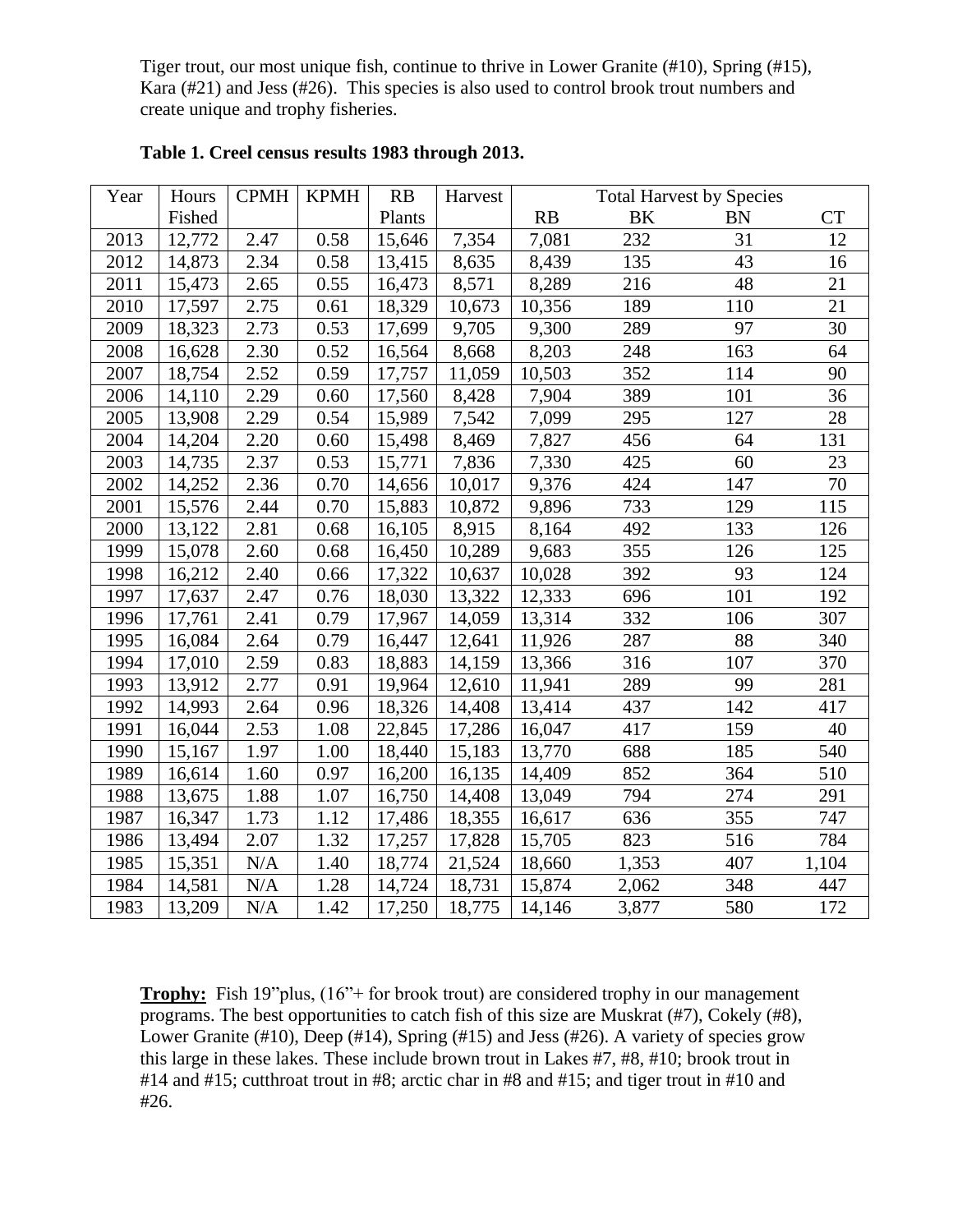| Year | <b>Fish Caught</b> | Total Lbs. |                 | Cost/Lb.<br>Operating |      | Avg.Size  |
|------|--------------------|------------|-----------------|-----------------------|------|-----------|
|      | (kept & released)  | Caught     | <b>Expenses</b> | Caught                |      | ozs./fish |
| 2013 | 31,495             | 49,896     | \$376,144       | \$7.54                | 2.47 | 25.3      |
| 2012 | 34,803             | 71,836     | \$359,004       | \$5.00                | 2.34 | 33.3      |
| 2011 | 40,941             | 79,499     | \$372,569       | \$4.69                | 2.65 | 30.8      |
| 2010 | 48,323             | 91,363     | \$365,367       | \$4.00                | 2.75 | 30.3      |
| 2009 | 50,224             | 79,193     | \$337,923       | \$4.26                | 2.73 | 25.4      |
| 2008 | 38,184             | 58,392     | \$342,983       | \$5.87                | 2.30 | 24.2      |
| 2007 | 47,260             | 90,591     | \$321,645       | \$3.55                | 2.52 | 30.8      |
| 2006 | 32,415             | 69,575     | \$297,374       | \$4.27                | 2.29 | 34.4      |
| 2005 | 31,993             | 51,934     | \$289,802       | \$5.58                | 2.29 | 25.9      |
| 2004 | 31,249             | 43,114     | \$283,771       | \$6.58                | 2.20 | 22.2      |
| 2003 | 34,946             | 56,577     | \$282,168       | \$4.98                | 2.37 | 26.1      |
| 2002 | 33,666             | 67,898     | \$275,854       | \$4.06                | 2.36 | 32.3      |
| 2001 | 38,005             | 74,874     | \$267,991       | \$3.58                | 2.44 | 31.6      |
| 2000 | 36,808             | 69,285     | \$260,085       | \$3.75                | 2.81 | 30.1      |
| 1999 | 39,144             | 64,489     | \$231,830       | \$3.53                | 2.60 | 26.4      |
| 1998 | 38,909             | 63,929     | \$207,275       | \$3.24                | 2.40 | 26.7      |
| 1997 | 43,533             | 79,505     | \$193,168       | \$2.42                | 2.47 | 29.2      |
| 1996 | 42,798             | 83,354     | \$189,950       | \$2.28                | 2.41 | 31.2      |
| 1995 | 42,438             | 82,292     | \$178,381       | \$2.17                | 2.64 | 31.0      |
| 1994 | 44,056             | 74,192     | \$183,350       | \$2.47                | 2.59 | 26.2      |
| 1993 | 38,573             | 55,486     | \$166,919       | \$3.00                | 2.77 | 23.2      |
| 1992 | 39,612             | 60,781     | \$168,369       | \$2.77                | 2.64 | 24.6      |
| 1991 | 40,652             | 48,438     | \$168,661       | \$3.48                | 2.53 | 19.3      |
| 1990 | 29,895             | 47,084     | \$154,431       | \$3.28                | 1.97 | 25.2      |
| 1989 | 26,582             | 42,181     | \$150,150       | \$3.56                | 1.60 | 25.4      |
| 1988 | 25,661             | 39,700     | \$152,980       | \$3.85                | 1.88 | 24.6      |
| 1987 | 28,278             | 38,706     | \$128,884       | \$3.33                | 1.73 | 21.9      |
| 1986 | 27,932             | 32,296     | \$122,838       | \$3.80                | 2.07 | 18.5      |

**Table 2. Mt. Massive Lakes economic summary 1986 through 2013.**

## **FISH CULTURE**

Egg taking operations produced all the eggs, except rainbow trout, required for MML management programs (Table 3). Extra brook eggs were traded with CPW for brown trout eggs. Periodically, a new source of eggs has to be added to the existing population to enhance genetics. Without this new genetic material fish can become inbred which may cause slow growth, poor survival and poor egg production in future generations. The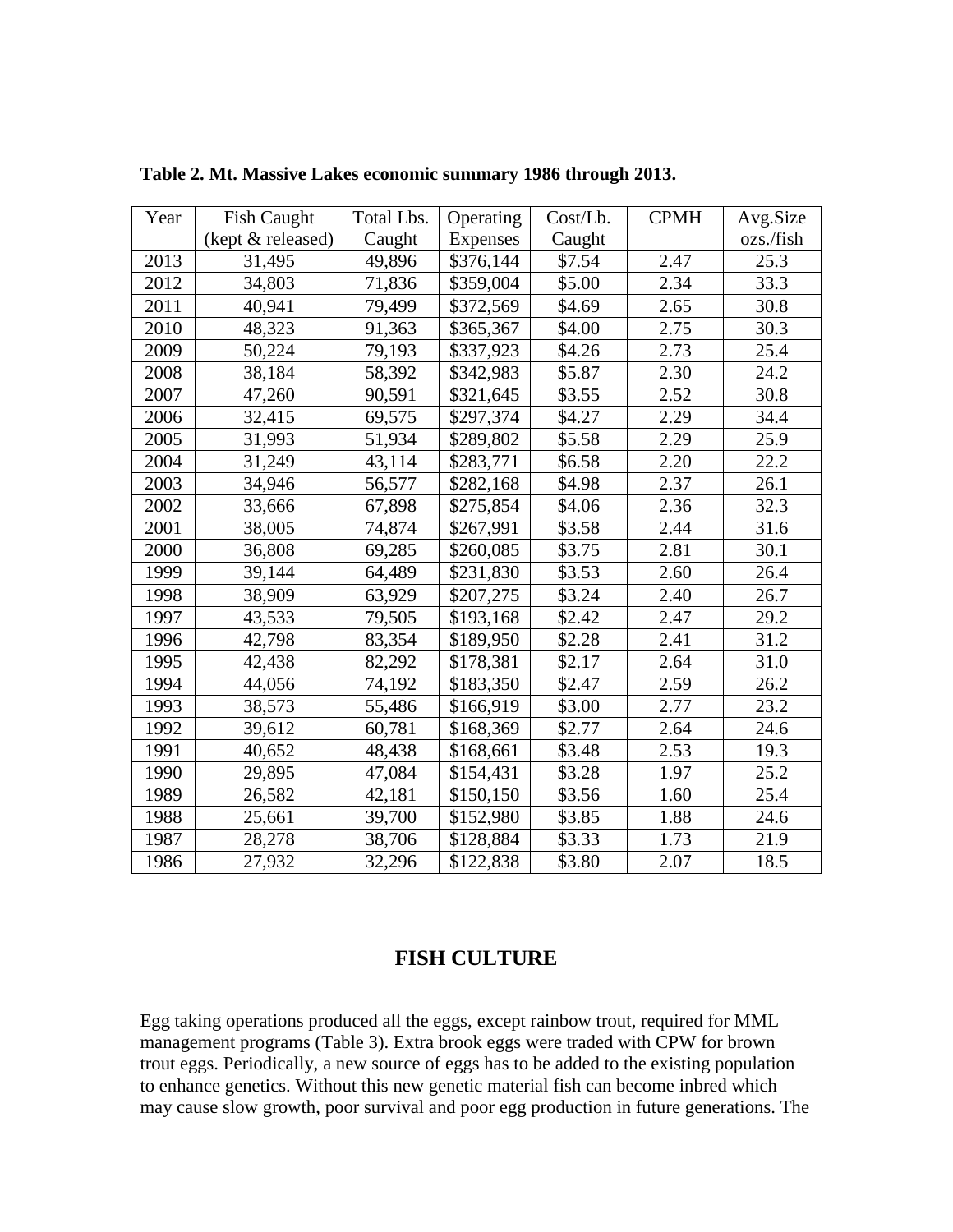last influx of new genetic material in MML brown trout was 1998-2000. MML also received cutbow (cutthroat/rainbow hybrid) eggs in this trade arrangement. Trades were also made with 5H Farms. MML will receive giant rainbows this summer for the brook trout eggs 5H Farms received in the fall of 2013.

| <b>Species</b>     | Source           | <b>Spawn</b> | <b>Egg Take</b> | <b>Egg Hatch</b> | % Hatch |
|--------------------|------------------|--------------|-----------------|------------------|---------|
| Arctic char        | Purchased        | December     | 3,965           | 3,466            | 87      |
| Brook*             | Feral            | October      | 33,898          | N/A              | N/A     |
| Brown <sup>*</sup> | <b>Trade CPW</b> | October      | 14,607          | 12,770           | 87      |
| Cutthroat          | Feral            | June         | 7,824           | 1,439            | 18      |
| Rainbow            | Purchased        | September    | 37,234          | 36,980           | 95      |
| Rainbow X          | Trade            | October      | 10,426          | 9,884            | 94      |
| <b>CT</b>          | <b>CPW</b>       |              |                 |                  |         |
| Tiger              | Feral            | October      | 18,814          | 11,607           | 71      |

- Brook traded 33,898 eggs to 5 H Farms for giant rainbows.
- $\bullet$  Brook traded approximately 30,000 eggs to CPW for brown trout eggs.
- Feral Brown  $-11,687$  dumped for CPW brown trout and cutbow eggs.

Fish production decreased to 25,444 pounds (Table 4). The decrease was attributed to lower numbers and smaller size of rainbow trout stocked. Fewer fish were stocked because of the loss of fish in the 2012 drought. These stocked fish were smaller also due to the effects of the 2012 drought. The production goal of 30,000 pounds was not achieved for the second consecutive year (Table 5).

MML fish production will decline again in 2014 as we recover from droughts of 2012 and 2013. The result will materialize in fewer fish stocked and smaller than usual fish size. The cost/pound of fish caught will increase for similar reasons. These numbers should improve in 2015, but will remain below normal. The experiment with whirling disease resistant Hofer rainbow trout, which will maintain fishing in 2015, proved unsatisfactory. These trout grew a much slower rate than expected resulting in a much smaller fish. 2016 should be the next year that the hatchery will attain normal production.

Another negative effect of the droughts was the loss of the super-catchable program. This program, which produces 2 lb. to 4 lb. fish, will take a number of years to rebuild. To provide fish for this program fish have to be held back (not stocked) an extra year. This can only be done if the stocked class of fish has extras. There will not be extra fish until 2016. Therefore the super-catchable program will not have fish until 2017.

#### **Whirling Disease Management Plan (WDMP):**

- Transplanted Tubifex worms exhibiting immunity to Whirling Disease (WD) from New Pond to Lake #10. Continue this project until all MML waters have been inoculated with immune worms.
- Required maintenance on all WD renovated rearing facilities.
- Disinfect both hatchery springs on a bi-annual basis.
- Remove rainbow trout from Muskrat Lake (#7).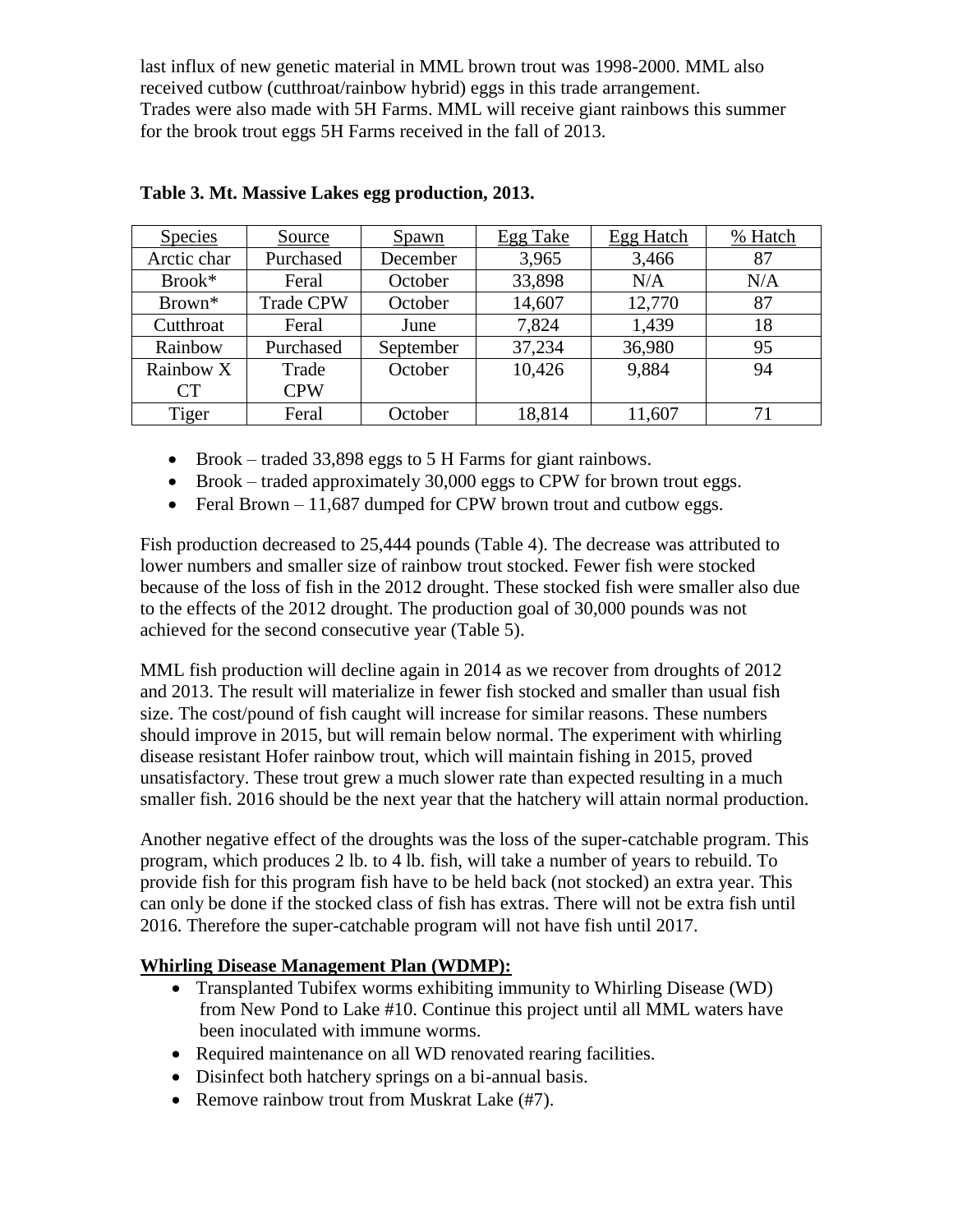- Add Hofer rainbow trout as the strain reared for the catchable program.
- Continue to keep current on the following, WD management research which might enhance our ability to better manage WD spore production:
	- o Tubifex worms
	- o Hofer rainbow trout

#### **Table 4. Hatchery production, in pounds of fish, at Mt Massive Lakes, 2002-2013.**

| <b>Species</b> | 2013   | 2012   | 2011     | 2010   | 2009   | 2008   | 2007   | 2006   | 2005   | 2004   | 2003   | 2002   |
|----------------|--------|--------|----------|--------|--------|--------|--------|--------|--------|--------|--------|--------|
| Rainbow        | 25,269 | ',781  | 32,368   | 34.744 | 28,061 | 26,737 | 34,930 | 40.190 | 26,948 | 22,359 | 26,593 | 32,069 |
| <b>Brown</b>   | 55     | 18     | 40       | 22     | 44     | 12     | 26     | 31     | 24     | 656    | 35     | 10     |
| Cutthroat      | 89     | 30     | 22       | 19     | 104    | 40     | 37     |        | 157    | 12     | 55     | 223    |
| Tiger          | 19     |        | 16       |        |        | 12     | 14     |        |        |        |        |        |
| Splake         |        |        | 0        |        |        |        | 0      |        |        | 50     | 25     |        |
| Grayling       |        |        | $\Omega$ |        |        |        | 0      | 10     |        |        |        | 33     |
| Arctic Char    | 12     |        | 21       |        |        |        |        |        |        | 59     | 341    |        |
| <b>Totals</b>  | 25.444 | 27.847 | 32,466   | 34,799 | 28,220 | 26,801 | 35,007 | 40.243 | 27,135 | 23,145 | 27,051 | 32,341 |

**Table 5. Hatchery production, in pounds of fish, at Mt. Massive Lakes, 1982-2013.**

| 2013 | 25,444 |      |        |      |        |
|------|--------|------|--------|------|--------|
| 2012 | 27,847 |      |        |      |        |
| 2011 | 32,466 | 2001 | 36,734 | 1991 | 33,338 |
| 2010 | 34,799 | 2000 | 33,095 | 1990 | 33,638 |
| 2009 | 28,220 | 1999 | 33,172 | 1989 | 27,852 |
| 2008 | 26,801 | 1998 | 34,127 | 1988 | 26,974 |
| 2007 | 35,007 | 1997 | 41,347 | 1987 | 24,512 |
| 2006 | 40,243 | 1996 | 43,463 | 1986 | 22,674 |
| 2005 | 27,134 | 1995 | 38,351 | 1985 | 26,019 |
| 2004 | 23,145 | 1994 | 40,653 | 1984 | 9,941  |
| 2003 | 27,051 | 1993 | 34,653 | 1983 | 13,783 |
| 2002 | 32,341 | 1992 | 30,272 | 1982 | 3,420  |
|      |        |      |        |      |        |

#### **SPECIAL PROJECTS/RENOVATIONS**

#### 2013 COMPLETED PROJECTS:

- 1. Design and construct new fish transportation tank.
- 2. Construct access ramps in RBP and P1.
- 3. Continue construction of HP-P1 pipeline.
- 4. Complete renovation of HP.
- 5. Begin work on new rearing tank system.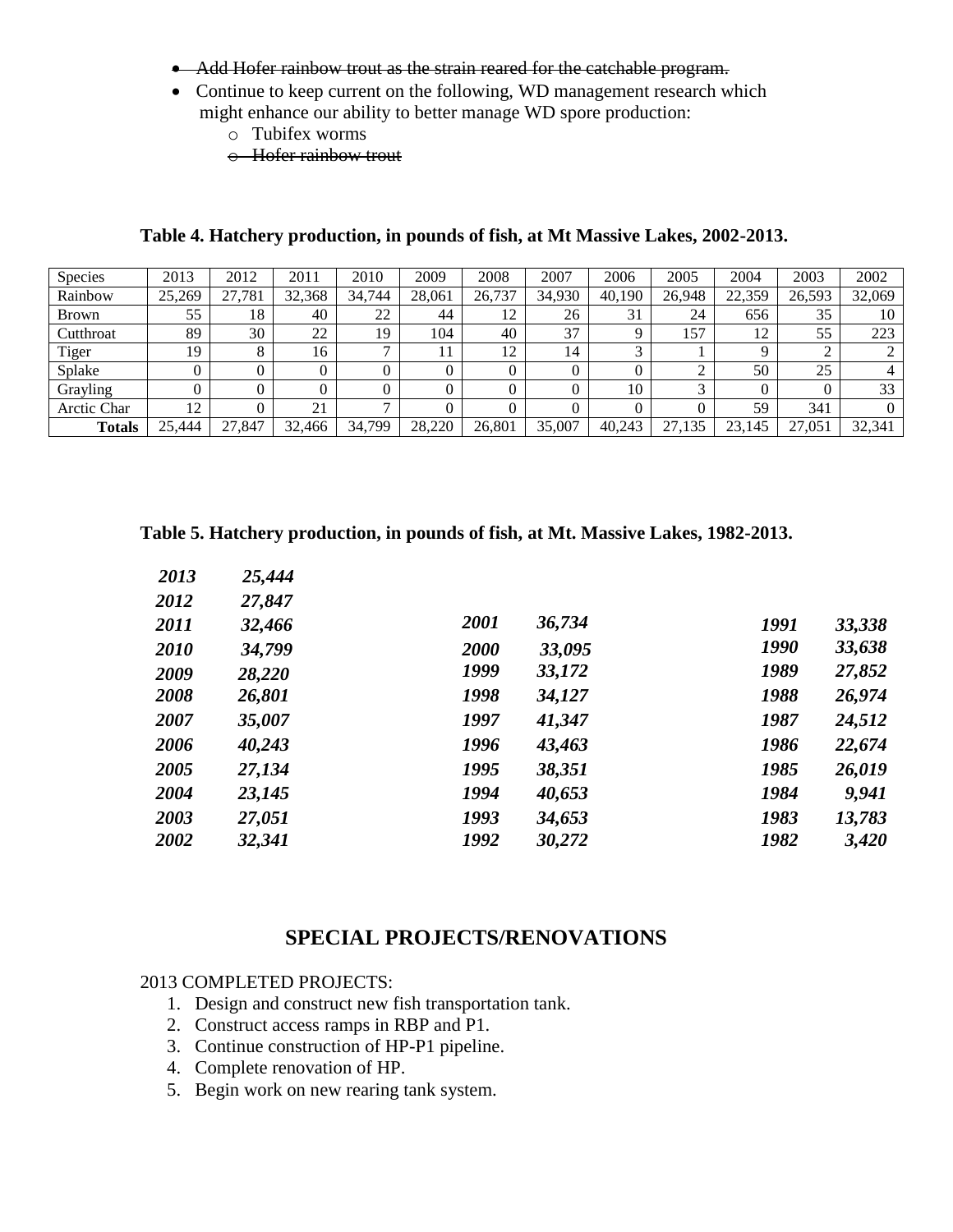2014 PROPOSED PROJECTS:

- 1. Continue work on new rearing tank system.
- 2. Continue construction of HP-P1 pipeline.
- 3. Continue construction of RBP pipeline.
- 4. Repair existing RBP pipeline.

## **WATER RIGHTS**

- 1. Continue to monitor objection to Lake County case 11CW86.
- 2. Continue to monitored objection to Lake County case 98CW73.
- 3. Continue to monitored objection to Climax case 12CW124.
- 4. Monitor new water right proposals in the Arkansas River basin monthly.

## **RESEARCH AND DEVELOPMENT**

- 1. Monitor arctic char program.
- 2. Evaluate Hofer rainbow trout as primary strain for catchable program.

## **CONCLUSION**

2013 "Healing Waters" fishing project, with recovering active duty warriors, was a great success for its fourth season. Thanks to all the members who help make this a memorable event for our heroes. MML will continue this project in 2014. The fourth season activities are scheduled for **June 6, 2014**.

Ten lakes were empty to begin the 2013 season. By June  $15<sup>th</sup>$  all these waters were full and had been stocked. Then we experienced above average temperatures and below normal precipitation from June  $15<sup>th</sup>$  until the end of August. This resulted in the loss of 25% of the fish we purchased to replace the fish we lost in 2012. These events postponed recovery from the drought back into 2016. Fishing remained excellent throughout these tumultuous events. Average fish size was 25.3 ounces. 12,444 fishing hours produced a catch rate of 2.47 and a catch of 31,495 fish. Put and grow populations (arctic charr, brown, brook, cutthroat, and tiger) remain in excellent condition.

Effects of the drought will continue to be evident in 2014 and 2015. Rainbow trout will be smaller and less numerous in the 2014 and 2015 fishing seasons. The recovery of fishing to normal levels will recover only as fast as our production of rainbow trout recovers. The rainbow trout program will **not totally recover** before 2017. Therefore, expect fishing to be below MML standards (CPMH  $>$  2.30; average fish size  $>$  28 ounces; cost per pound of fish caught  $\langle$  \$5.00) until 2017.